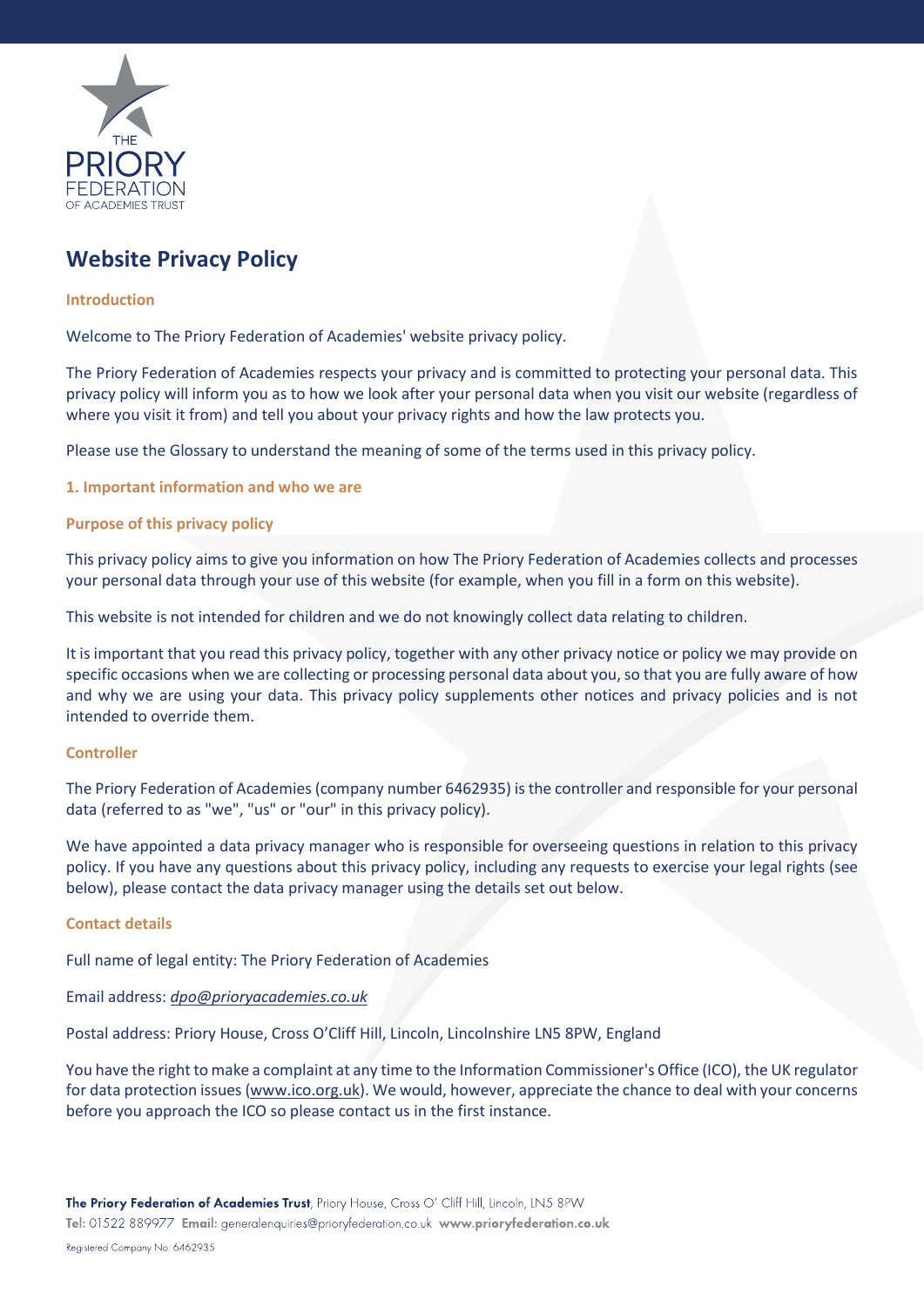# **Changes to the privacy policy and your duty to inform us of changes**

We keep our privacy policy under regular review.

It is important that the personal data we hold about you is accurate and current. Please keep us informed if your personal data changes during your relationship with us.

# **Third-party links**

This website may include links to third-party websites, plug-ins and applications. Clicking on those links or enabling those connections may allow third parties to collect or share data about you. We do not control these third-party websites and are not responsible for their privacy statements. When you leave our website, we encourage you to read the privacy policy of every website you visit.

# **2. The data we collect about you**

Personal data, or personal information, means any information about an individual from which that person can be identified. It does not include data where the identity has been removed (anonymous data).

We may collect, use, store and transfer different kinds of personal data about you which we have grouped together as follows:

- **Identity Data** includes first name, last name, title, date of birth and gender.
- **Contact Data** includes address, email address and telephone numbers.
- **Technical Data** includes internet protocol (IP) address, browser type and version, time zone setting and location, browser plug-in types and versions, operating system and platform, and other technology on the devices you use to access this website.
- **Usage Data** includes information about how you use our website.

We also collect, use and share **Aggregated Data** such as statistical or demographic data for any purpose. Aggregated Data could be derived from your personal data but is not considered personal data in law as this data will **not** directly or indirectly reveal your identity. For example, we may aggregate your Usage Data to calculate the percentage of users accessing a specific website feature. However, if we combine or connect Aggregated Data with your personal data so that it can directly or indirectly identify you, we treat the combined data as personal data which will be used in accordance with this privacy policy.

We do not collect any **Special Categories of Personal Data** about you (this includes details about your race or ethnicity, religious or philosophical beliefs, sex life, sexual orientation, political opinions, trade union membership, information about your health, and genetic and biometric data). Nor do we collect any information about criminal convictions and offences.

# **If you fail to provide personal data**

Where we need to collect personal data by law, or under the terms of a contract we have with you, and you fail to provide that data when requested, we may not be able to perform the contract we have or are trying to enter into with you.

# **3. How is your personal data collected?**

We use different methods to collect data from and about you including through:

- **Direct interactions.** You may give us your Identity and Contact Data by filling in forms or by corresponding with us by post, phone, email or otherwise. This includes personal data you provide when you:
	- fill in a form;
	- send us an email; or
	- give us feedback or contact us.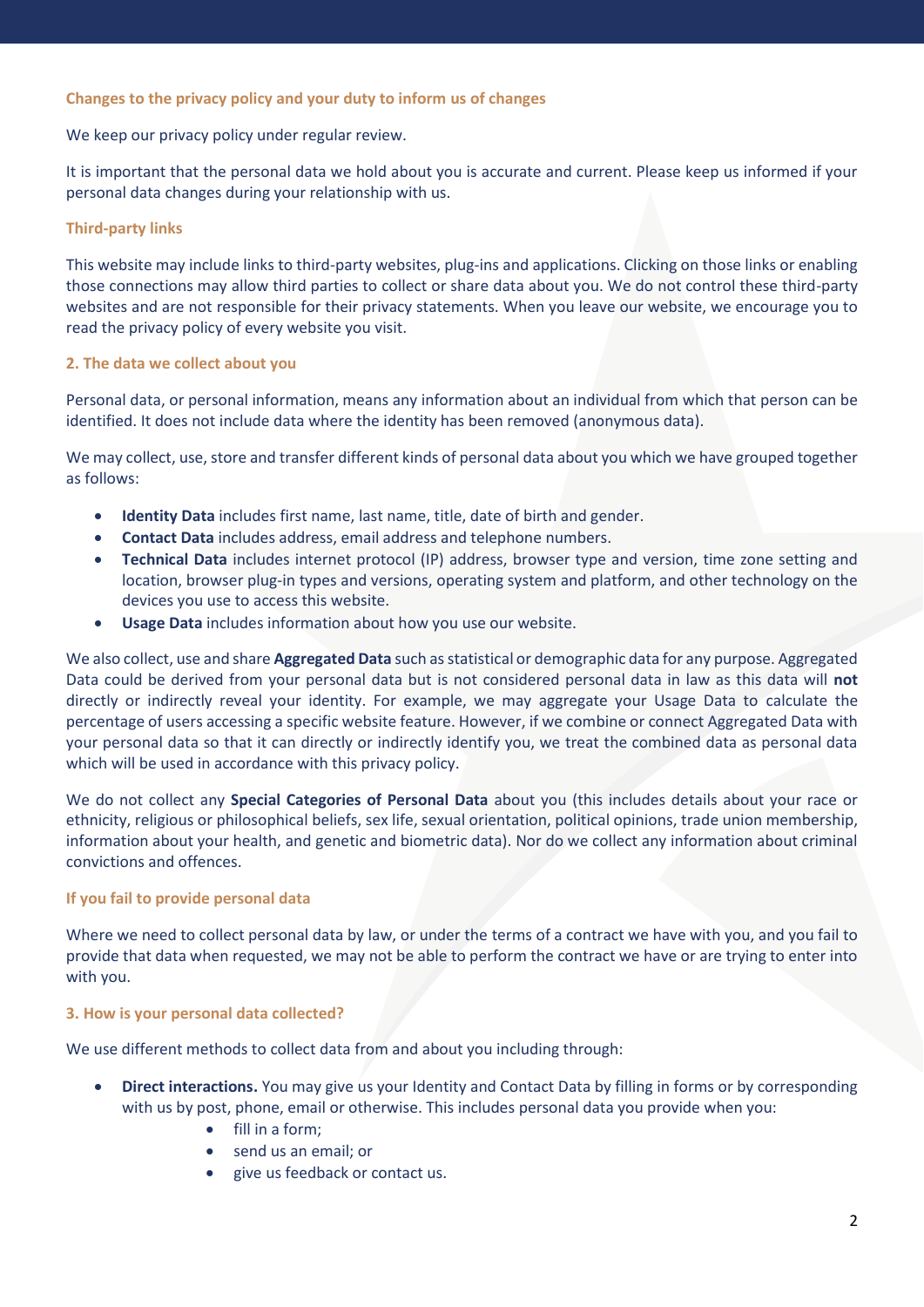**Automated technologies or interactions.** As you interact with our website, we will automatically collect Technical Data about your equipment, browsing actions and patterns, and we may collect Usage Data. We collect this personal data by using cookies, server logs and other similar technologies. Please see our cookie policy at *<https://www.prioryacademies.co.uk/privacy-cookies/>* for further details.

# **4. How we use your personal data**

We will only use your personal data when the law allows us to. Most commonly, we will use your personal data in the following circumstances:

- Where we need to perform the contract we are about to enter into or have entered into with you.
- Where it is necessary for our legitimate interests (or those of a third party) and your interests and fundamental rights do not override those interests.
- Where we need to comply with a legal obligation.

See the Glossary (below) to find out more about the types of lawful basis that we will rely on to process your personal data.

Generally, we do not rely on consent as a legal basis for processing your personal data although we will get your consent before sending third party direct marketing communications to you via email or text message. You have the right to withdraw consent to marketing at any time by contacting us.

# **Purposes for which we will use your personal data**

We have set out below, in a table format, a description of all the ways we plan to use your personal data, and which of the legal bases we rely on to do so. We have also identified what our legitimate interests are where appropriate.

Note that we may process your personal data for more than one lawful ground depending on the specific purpose for which we are using your data. Please contact us if you need details about the specific legal ground we are relying on to process your personal data where more than one ground has been set out in the table below.

| <b>Purpose/Activity</b>                                                                                                                                                                         | <b>Type of data</b>                          | Lawful basis for processing including basis<br>of legitimate interest                                                                                                                                                                                                                                       |
|-------------------------------------------------------------------------------------------------------------------------------------------------------------------------------------------------|----------------------------------------------|-------------------------------------------------------------------------------------------------------------------------------------------------------------------------------------------------------------------------------------------------------------------------------------------------------------|
| To manage our relationship with<br>you                                                                                                                                                          | (a) Identity<br>(b) Contact                  | (a) Performance of a contract with you<br>(b) Necessary to comply with a legal<br>obligation<br>(c) Necessary for our legitimate interests (to<br>keep our records updated and to study how<br>customers use our products/services)                                                                         |
| To administer and protect our<br>business and this website (including<br>troubleshooting, data<br>analysis,<br>maintenance,<br>testing,<br>system<br>support, reporting and hosting of<br>data) | (a) Identity<br>(b) Contact<br>(c) Technical | (a) Necessary for our legitimate interests<br>(for running our business, provision of<br>administration and IT services, network<br>security, to prevent fraud and in the context<br>of a business reorganisation or group<br>restructuring exercise)<br>(b) Necessary to comply with a legal<br>obligation |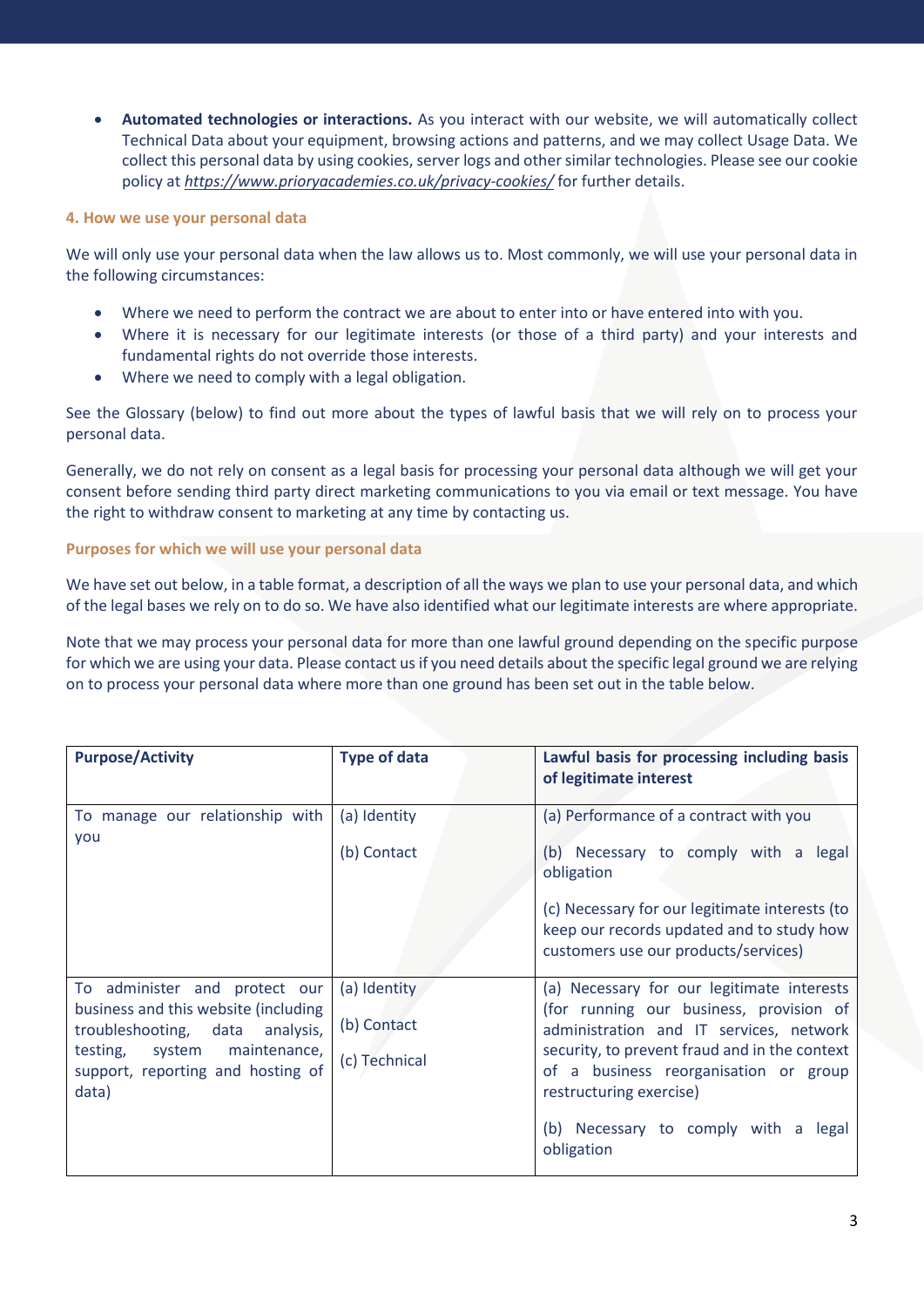| <b>Purpose/Activity</b>                                                                                                        | <b>Type of data</b>        | Lawful basis for processing including basis<br>of legitimate interest                                                                                                                                                   |
|--------------------------------------------------------------------------------------------------------------------------------|----------------------------|-------------------------------------------------------------------------------------------------------------------------------------------------------------------------------------------------------------------------|
| To use data analytics to improve our<br>products/services,<br>website,<br>marketing, customer relationships<br>and experiences | (a) Technical<br>(b) Usage | Necessary for our legitimate interests (to<br>define types of customers for our products<br>and services, to keep our website updated<br>and relevant, to develop our business and to<br>inform our marketing strategy) |

# **Cookies**

You can set your browser to refuse all or some browser cookies, or to alert you when websites set or access cookies. If you disable or refuse cookies, please note that some parts of this website may become inaccessible or not function properly. For more information about the cookies we use, please see our cookie policy at *<https://www.prioryacademies.co.uk/privacy-cookies/>*.

## **Change of purpose**

We will only use your personal data for the purposes for which we collected it, unless we reasonably consider that we need to use it for another reason and that reason is compatible with the original purpose. If you wish to get an explanation as to how the processing for the new purpose is compatible with the original purpose, please contact us.

If we need to use your personal data for an unrelated purpose, we will notify you and we will explain the legal basis which allows us to do so.

Please note that we may process your personal data without your knowledge or consent, in compliance with the above rules, where this is required or permitted by law.

## **5. Disclosures of your personal data**

We may share your personal data with the parties set out below for the purposes set out in the table above.

- Third Parties as set out in the Glossary below.
- Third parties to whom we may choose to sell, transfer or merge parts of our business or our assets. Alternatively, we may seek to acquire other businesses or merge with them. If a change happens to our business, then the new owners may use your personal data in the same way as set out in this privacy policy.

We require all third parties to respect the security of your personal data and to treat it in accordance with the law. We do not allow our third-party service providers to use your personal data for their own purposes and only permit them to process your personal data for specified purposes and in accordance with our instructions.

## **6. International transfers**

We do not transfer personal data collected via this website outside of the United Kingdom.

# **7. Data security**

We have put in place appropriate security measures to prevent your personal data from being accidentally lost, used or accessed in an unauthorised way, altered or disclosed. In addition, we limit access to your personal data to those employees, agents, contractors and other third parties who have a business need to know. They will only process your personal data on our instructions and they are subject to a duty of confidentiality.

We have put in place procedures to deal with any suspected personal data breach and will notify you and any applicable regulator of a breach where we are legally required to do so.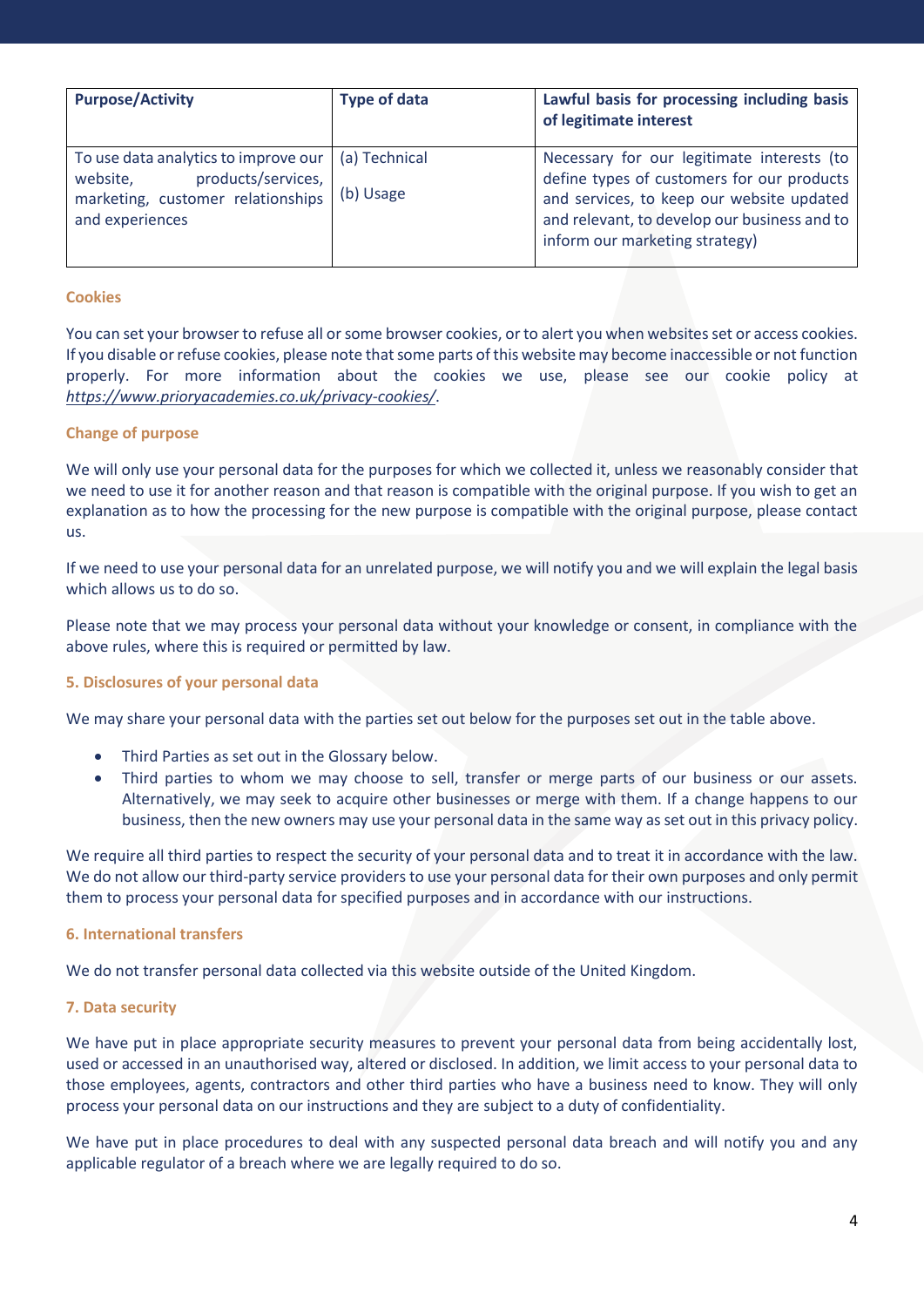## **8. Data retention**

## **How long will you use my personal data for?**

We will only retain your personal data for as long as reasonably necessary to fulfil the purposes we collected it for, including for the purposes of satisfying any legal, regulatory, tax, accounting or reporting requirements. We may retain your personal data for a longer period in the event of a complaint or if we reasonably believe there is a prospect of litigation in respect to our relationship with you.

To determine the appropriate retention period for personal data, we consider the amount, nature and sensitivity of the personal data, the potential risk of harm from unauthorised use or disclosure of your personal data, the purposes for which we process your personal data and whether we can achieve those purposes through other means, and the applicable legal, regulatory, tax, accounting or other requirements.

In some circumstances you can ask us to delete your data: see section 9 below for further information.

In some circumstances we will anonymise your personal data (so that it can no longer be associated with you) for research or statistical purposes, in which case we may use this information indefinitely without further notice to you.

## **9. Your legal rights**

Under certain circumstances, you have rights under data protection laws in relation to your personal data.

You have the right to:

**Request access** to your personal data (commonly known as a "data subject access request"). This enables you to receive a copy of the personal data we hold about you and to check that we are lawfully processing it.

**Request correction** of the personal data that we hold about you. This enables you to have any incomplete or inaccurate data we hold about you corrected, though we may need to verify the accuracy of the new data you provide to us.

**Request erasure** of your personal data. This enables you to ask us to delete or remove personal data where there is no good reason for us continuing to process it. You also have the right to ask us to delete or remove your personal data where you have successfully exercised your right to object to processing (see below), where we may have processed your information unlawfully or where we are required to erase your personal data to comply with local law. Note, however, that we may not always be able to comply with your request of erasure for specific legal reasons which will be notified to you, if applicable, at the time of your request.

**Object to processing** of your personal data where we are relying on a legitimate interest (or those of a third party) and there is something about your particular situation which makes you want to object to processing on this ground as you feel it impacts on your fundamental rights and freedoms. You also have the right to object where we are processing your personal data for direct marketing purposes. In some cases, we may demonstrate that we have compelling legitimate grounds to process your information which override your rights and freedoms.

**Request restriction of processing** of your personal data. This enables you to ask us to suspend the processing of your personal data in the following scenarios:

- If you want us to establish the data's accuracy.
- Where our use of the data is unlawful but you do not want us to erase it.
- Where you need us to hold the data even if we no longer require it as you need it to establish, exercise or defend legal claims.
- You have objected to our use of your data but we need to verify whether we have overriding legitimate grounds to use it.